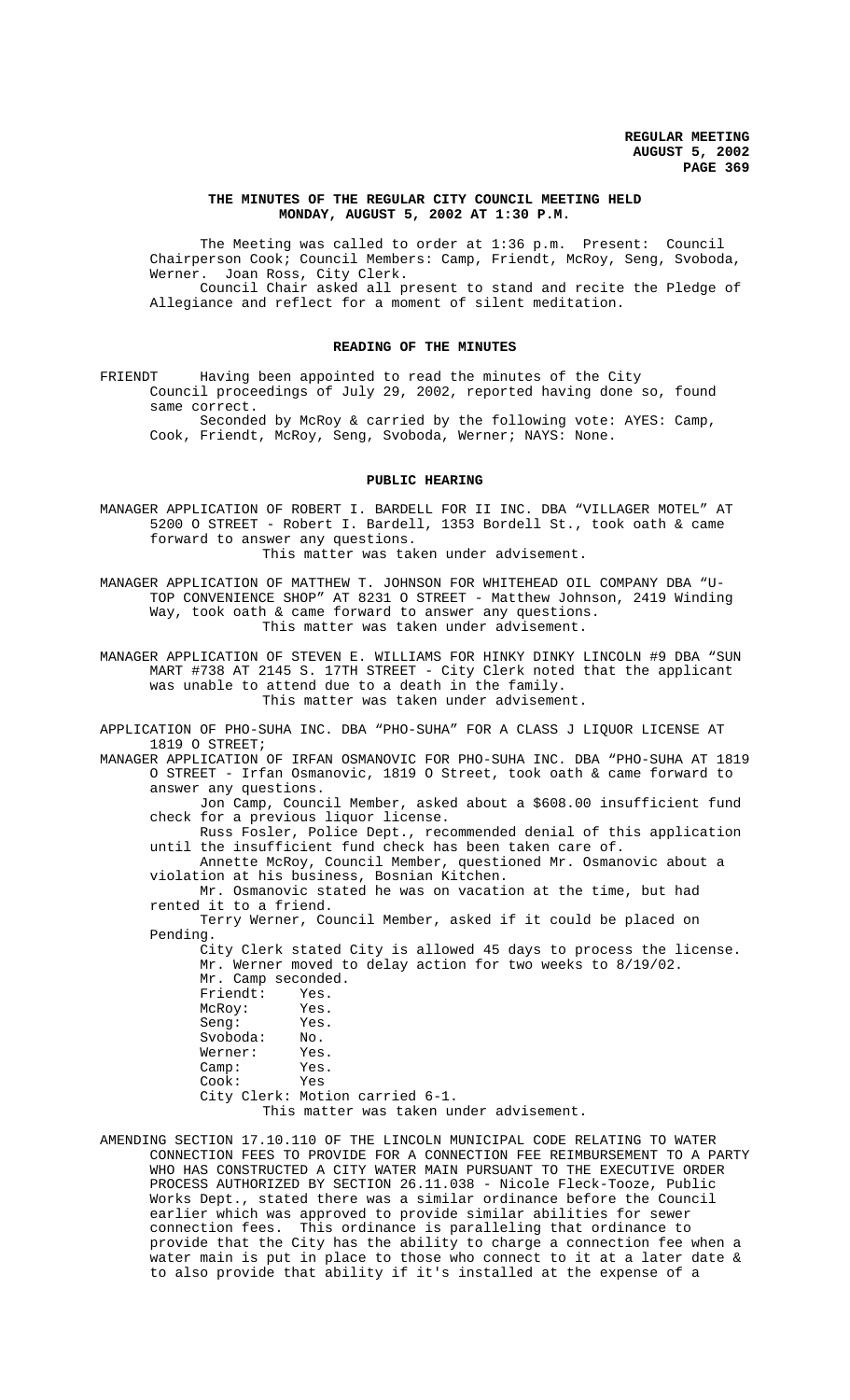> private party through an executive order. Discussion followed. Lyle Loth, ESP, 601 Old Cheney Rd., came forward in support of this process.

> > This matter was taken under advisement.

AMENDING ORDINANCE 17897 RELATING TO THE PAY SCHEDULES OF EMPLOYEES WHOSE CLASSIFICATIONS ARE ASSIGNED TO THE PAY RANGE WHICH IS PREFIXED BY THE LETTER "A" BY CREATING THE JOB CLASSIFICATIONS OF "COMMUNITY CENTER SUPERVISOR", NEIGHBORHOOD CENTER SUPERVISOR", AND "ATHLETICS SUPERVISOR", AND RELATING TO THE PAY SCHEDULES OF EMPLOYEES WHOSE CLASSIFICATIONS ARE ASSIGNED TO THE PAY RANGE WHICH IS PREFIXED BY THE LETTER "C" BY CREATING THE JOB CLASSIFICATION OF "ASSISTANT CENTER SUPERVISOR";

AMENDING SECTION 2.76.135, COMPENSATION PLAN, MERIT PAY PLAN ESTABLISHED; SECTION 2.76.200, COMPENSATION PLAN, TEMPORARY ASSIGNMENT IN A HIGHER CLASSIFICATION; AND 2.76.380, SICK LEAVE WITH PAY, OF THE LINCOLN MUNICIPAL CODE TO REFLECT NEGOTIATED CHANGES AND CHANGES APPLICABLE TO EMPLOYEES NOT REPRESENTED BY A BARGAINING UNIT. (REQUEST  $2^{ND}$  &  $3^{RD}$ READING ON 8/5/02);

ADOPTING PAY SCHEDULES AND SCHEDULES OF PAY RANGES FOR EMPLOYEES WHOSE CLASSIFICATIONS ARE ASSIGNED TO PAY RANGES PREFIXED BY THE LETTERS "A" AND "C". (REQUEST  $2^{ND}$  &  $3^{RD}$  READING ON  $8/5/02$ );

ADOPTING PAY SCHEDULES AND SCHEDULES OF PAY RANGES FOR EMPLOYEES WHOSE CLASSIFICATIONS ARE ASSIGNED TO PAY RANGES PREFIXED BY THE LETTER "E". (REQUEST  $2^{ND}$  &  $3^{RD}$  READING ON  $8/5/02$ );

ADOPTING PAY SCHEDULES AND SCHEDULES OF PAY RANGES FOR EMPLOYEES WHOSE CLASSIFICATIONS ARE ASSIGNED TO PAY RANGES PREFIXED BY THE LETTER "F". (REQUEST  $2^{ND}$  &  $3^{RD}$  READING ON  $8/5/02$ );

ADOPTING PAY SCHEDULES AND SCHEDULES OF PAY RANGES FOR EMPLOYEES WHOSE CLASSIFICATIONS ARE ASSIGNED TO PAY RANGES PREFIXED BY THE LETTER "M". (REQUEST  $2^{ND}$  &  $3^{RD}$  READING ON 8/5/02);

ADOPTING PAY SCHEDULES AND SCHEDULES OF PAY RANGES FOR EMPLOYEES WHOSE CLASSIFICATIONS ARE ASSIGNED TO PAY RANGES PREFIXED BY THE LETTERS "N". (REQUEST  $2^{ND}$  &  $3^{RD}$  READING ON  $8/5/02$ );

ADOPTING PAY SCHEDULES AND SCHEDULES OF PAY RANGES FOR EMPLOYEES WHOSE CLASSIFICATIONS ARE ASSIGNED TO PAY RANGES PREFIXED BY THE LETTER "P". (REQUEST  $2^{ND}$  &  $3^{RD}$  READING ON  $8/5/02$ ) ;

ADOPTING PAY SCHEDULES AND SCHEDULES OF PAY RANGES FOR EMPLOYEES WHOSE CLASSIFICATIONS ARE ASSIGNED TO PAY RANGES PREFIXED BY THE LETTERS "X". (REQUEST  $2^{ND}$  &  $3^{RD}$  READING ON  $8/5/02$ ) - Georgia Glass, Personnel Director, commented on Item #7 that it is due to a job audit which reclassified these jobs.

Mr. Friendt asked if this changes their pay?

Ms. Glass answered that in some instances it did such as the Recreation Supervisor 3. Those running a larger recreation center had an increase in pay. She stated that the market place determines if salaries are comparable & hinges on correctly describing the work being done so we can find other matches in an array of cities doing similar work. It was necessary to make the distinction between running a community center versus a neighborhood center versus managing an athletic program. Discussion followed.

Bob Valentine, 2660 Park Avenue, stated his opinion that there needs to be a return to the market system. He said there are lots of very good & highly qualified people who would take on these jobs here in Lincoln at much less than these pay scales comparable to other cities. The City can't keep spending money.

Ms. Glass stated that the salaries that are set for employees represented by a bargaining unit is outlined by the State of Nebraska Commission of Industrial Relations.

Craig Groat, 4935 Huntington Ave., feels that the City has to be competitive. He feels that the City doesn't have competent people in some high level positions & to get this type of person you have to pay the going rate which in the long run will save substantial amounts of money & improves the quality of the city & improves the business economy. Discussion followed.

This matter was taken under advisement.

ORDERING RE-PAVING DISTRICT NO. 155 CONSTRUCTED IN WEST CHARLESTON, 1ST STREET WEST - Ron Ross, 201 N. 8th Street, came forward asking for the improvement of paving on West Charleston. This matter was taken under advisement.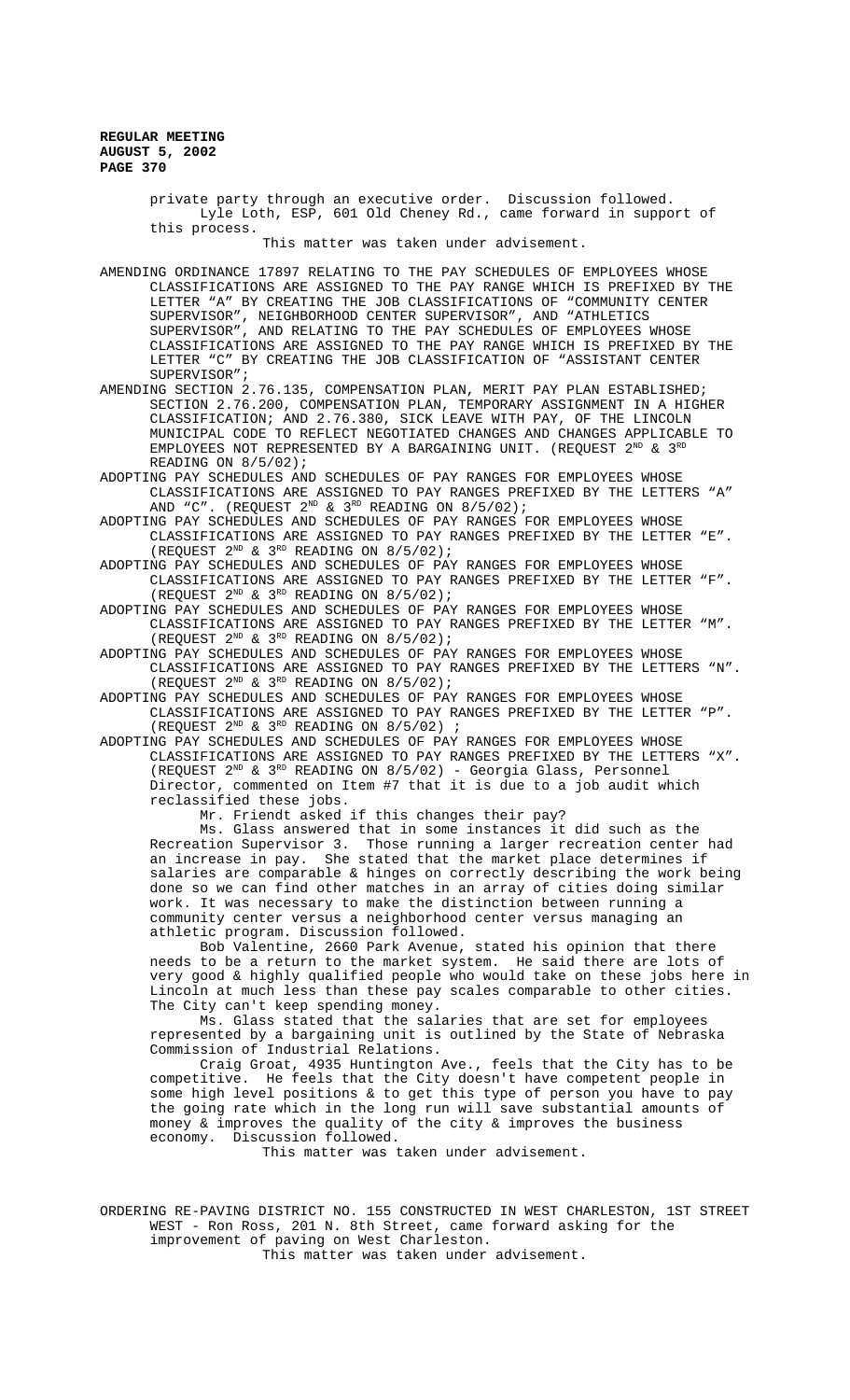APPROVING THE APPOINTMENT OF MARVIN KROUT AS PLANNING DIRECTOR EFFECTIVE SEPTEMBER 3, 2002 - Georgia Glass, Personnel Director, stated that several resumes were reviewed & Marvin Krout had excellent credentials & stellar references. Discussion followed.

Coleen Seng, Council Member, mentioned that after some applications were received a firm was hired to do some hunting for them. Mr. Krout had been found by this firm. He was the fourth candidate interviewed.

Bob Valentine, 2660 Park Avenue, stated that people who do well in interviews aren't always the best person for the job. He felt it was easy to stack the deck as far as good recommendations.

Craig Groat, 4935 Huntington Ave., stated that he feels that people who aren't capable, competent in their job use their personality to make up for that.

This matter was taken under advisement.

APPROVING A SCHEDULE OF MAXIMUM FEES THE CITY MAY CHARGE FOR AMBULANCE SERVICE - Mike Spadt, Fire Chief, stated the adjustment of the ambulance rate is based on three things that want to be accomplished: 1. attempt to align this annual opportunity for request with the City budget cycle. 2. Adjust a couple components based upon the Health Care Finance Act & their fee schedule. 3. To adjust the rate based upon the market in the industry. We utilize the CPI for both the medical & consumers. Discussion followed.

Mike Mirovsky, Director of EMS, Inc., stated that they compared these rates with other communities. The Board feels these are within reason for the City of Lincoln. The 4.23% would be reflective over a 2 year period as opposed to a one year. The average since 1995 has been about 3.05% average rate increase. Discussion followed. Bob Valentine, 2660 Park Avenue, came forward with a variety of

questions concerning the ambulance service. Discussion followed. This matter was taken under advisement.

APPROVING THE 2002-2003 MAINTENANCE AND MANAGEMENT BID BUDGETS AND PROGRAM OF WORK FOR THE DOWNTOWN LINCOLN ASSOCIATION PROGRAM FOR THE PERIOD OF SEPTEMBER 1, 2002 TO AUGUST 31, 2003 - Scott Miller, Treasurer of Downtown Business Improvement Dist., came forward to explain the BID budget of which a 2% increase in property owner assessments for the maintenance and management BID's. The maintenance will generate an additional \$3,600 in income which is spread among properties of a 205 block basis in the maintenance district. On the management side the increase will generate \$8,400 in additional income divided among 575 properties in the management districts. A majority of the properties in the management BID's will continue to see decreases in their annual assessments as a result of private investment & economic development of the downtown. He acknowledged the presence of Polly McMullen, Brenda Pool & Gene Langdahl who were in attendance. Discussion followed.

Polly McMullen, Downtown Lincoln Association, stated that since 1996 the City has allocated \$75,000 a year that goes into the DLA maintenance BID for tree replacement & landscaping in the downtown. In 1997 the boundaries for the maintenance BID's were expanded & the amount of blocks under their care doubled, but the City's contribution to DLA did not increase. The City privatized the trash pickup and a lot of the landscaping work so DLA pays for these services now. She stated that the Mayor approved up to \$15,000 of the \$75,000 in a budget year could go for staff support of the new landscaping. She asked that a little bit more than \$15,000 be shifted from the money that comes from the City.

Marc Wullschleger, Urban Development Director, came forward to thank Scott Miller & the BID Board for their volunteer work & the DLA for all the work they've done on the parking, economic development & the landscaping. He commented on the work they do with other organizations such as the Updowntowners. The Urban Development has oversite of the DLA; Ron Cane, Program Monitor, Dallas McGee, liaison w/BID, and Pat Ribeiro, budget.

This matter was taken under advisement.

AMENDING THE CORPORATE LIMITS OF THE CITY BY ANNEXING APPROXIMATELY 113.05 ACRES OF PROPERTY GENERALLY LOCATED AT THE SOUTHEAST CORNER OF NORTH 84TH AND ADAMS STREETS. (ACTION DELAYED 1 WK TO 7/29/02) (7/29/02 - P.H. & ACTION DELAYED 1 WK TO  $8/5/02$ ) ;

CHANGE OF ZONE 3355 - APPLICATION OF PRAIRIE HOMES BUILDERS, INC. FOR A CHANGE OF ZONE FROM AG AGRICULTURAL DISTRICT TO R-3 RESIDENTIAL DISTRICT ON PROPERTY GENERALLY LOCATED AT THE SOUTHEAST CORNER OF NORTH 84TH AND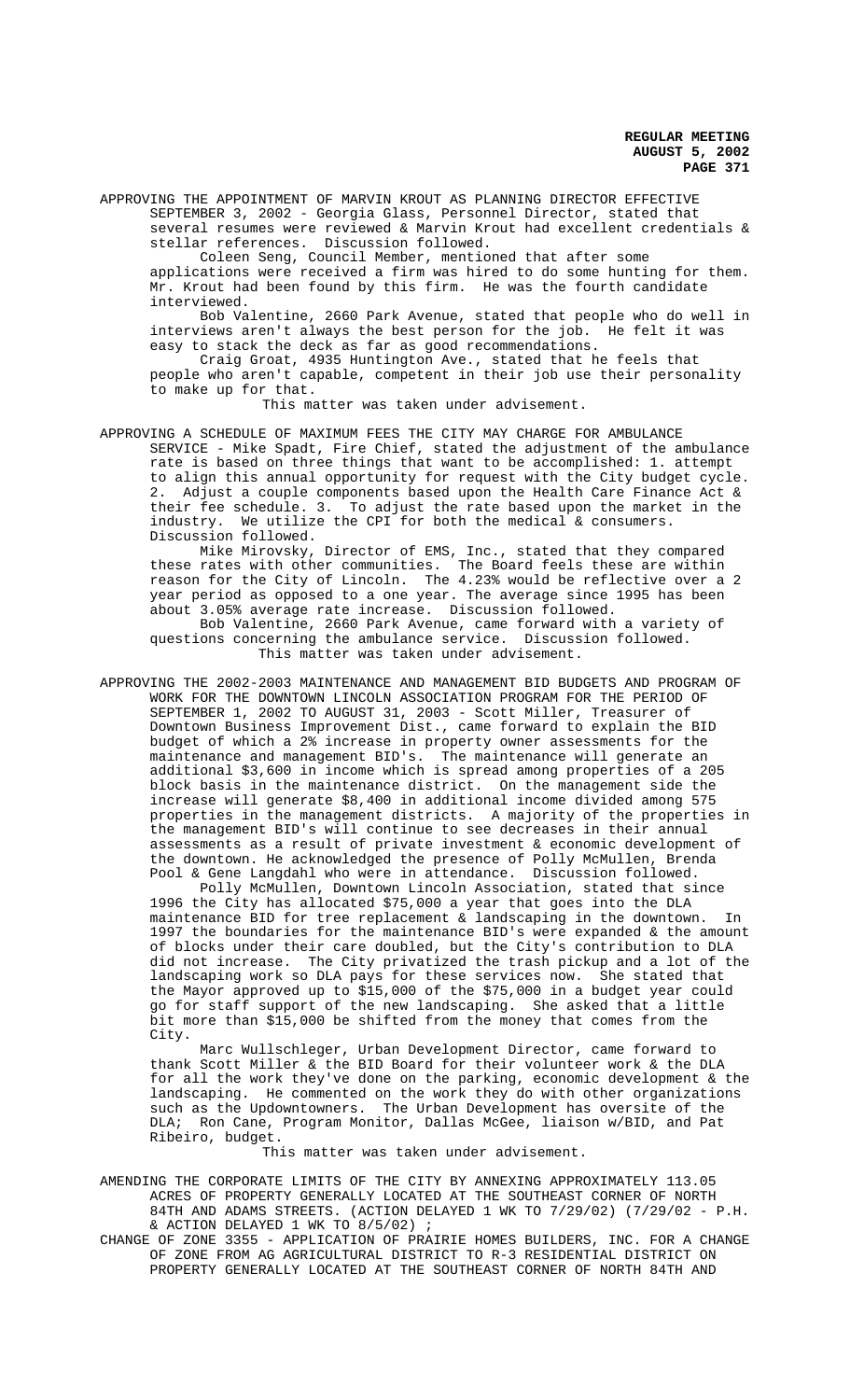ADAMS STREETS.(IN CONNECTION 2/02-110, 02R-147, 02R-148) (7/22/02 - P.H. & ACTION DELAYED 1 WK TO 7/29/02)(7/29/02 - P.H. & ACTION DELAYED 1 WK TO 8/5/02) ;

- SPECIAL PERMIT 1959 APPLICATION OF PRAIRIE HOMES BUILDERS, INC. TO DEVELOP PRAIRIE VILLAGE COMMUNITY UNIT PLAN CONSISTING OF 174 SINGLE FAMILY AND 300 MULTI-FAMILY DWELLING UNITS, WITH A WAIVER OF THE BUILDING HEIGHT, ON PROPERTY GENERALLY LOCATED AT THE SOUTHEAST CORNER OF NORTH 84TH AND ADAMS STREETS.(IN CONNECTION W/02R-148, 02R-154, 02-110, 02-111) (7/22/02 - P.H. & ACTION DELAYED 1 WK TO 7/29/02) (7/29/02 - P.H. & ACTION DELAYED 1 WK TO 8/5/02);
- ACCEPTING AND APPROVING THE PRELIMINARY PLAT OF PRAIRIE VILLAGE ADDITION FOR 179 LOTS, WITH WAIVERS OF NON-RADIAL LOT LINES, SEWER DEPTH AND DOUBLE FRONTAGE LOTS ON PROPERTY GENERALLY LOCATED AT THE SOUTHEAST CORNER OF NORTH 84TH AND ADAMS STREETS.(IN CONNECTION W/02R-147, 02R-154, 02-110, 02-111) (7/22/02 - P.H. & ACTION DELAYED 1 WK TO 7/29/02) (7/29/02 - P.H. & ACTION DELAYED 1 WK TO 8/5/02) ;
- APPROVING THE PRAIRIE VILLAGE CONDITIONAL ANNEXATION AND ZONING AGREEMENT BETWEEN THE CITY AND PRAIRIE HOMES BUILDERS, INC. RELATING TO THE ANNEXATION OF APPROXIMATELY 113.05 ACRES OF PROPERTY GENERALLY LOCATED AT THE SOUTHEAST CORNER OF NORTH 84TH AND ADAMS STREET.(IN CONNECTION W/02-110, 02-111, 02R-147, 02R-148) (7/2/9/02 - P.H. & ACTION DELAYED 1 WK TO 8/5/02) - Mark Hunzeker, 530 S. 13th St., Suite B, came forward representing Prairie Home Builders. His clients object to paying for an additional 6 feet on Leighton. He requested to delay the public hearing & action on these items until August 19, 2002.

This matter was taken under advisement.

#### **\*\*\*TOOK BREAK 3:30 P.M.\*\*\* \*\*\*RECONVENED 3:42 P.M.\*\*\***

## **MISCELLANEOUS BUSINESS**

Craig Groat, 4935 Huntington Street, came forward in objection to the City County Commons voting to raise the height the weeds are to be cut from 6 to 12 inches.

This matter was taken under advisement.

## **\*\* END OF PUBLIC HEARING \*\***

# **COUNCIL ACTION**

## **LIQUOR RESOLUTIONS**

MANAGER APPLICATION OF ROBERT I. BARDELL FOR II INC. DBA "VILLAGER MOTEL" AT 5200 O STREET - CLERK read the following resolution, introduced by Ken

Svoboda, who moved its adoption for approval:<br>A-81628 MHEREAS, II Inc. dba "Villager Motel" 1 WHEREAS, II Inc. dba "Villager Motel" located at 5200 O Street, Lincoln, Nebraska has been approved for a Retail Class "CK" liquor license, and now requests that Robert I. Bardell be named manager;

WHEREAS, Robert I. Bardell appears to be a fit and proper person

to manage said business.

NOW, THEREFORE, BE IT RESOLVED by the City Council of the City of Lincoln, Nebraska:

That after hearing duly had as required by law, consideration of the facts of this application, the Nebraska Liquor Control Act, and the pertinent City ordinances, the City Council recommends that Robert I. Bardell be approved as manager of this business for said licensee. The City Clerk is directed to transmit a copy of this resolution to the Nebraska Liquor Control Commission.

Introduced by Ken Svoboda Seconded by Seng & carried by the following vote: AYES: Camp, Cook, Friendt, McRoy, Seng, Svoboda; NAYS: None; ABSENT: Werner.

MANAGER APPLICATION OF MATTHEW T. JOHNSON FOR WHITEHEAD OIL COMPANY DBA "U-STOP CONVENIENCE SHOP" AT 8231 O STREET - CLERK read the following resolution, introduced by Ken Svoboda, who moved its adoption for approval:<br><u>A-81629</u> WHEI

WHEREAS, Whitehead Oil Company dba "U-Stop Convenience Shop" located at 8231 O Street, Lincoln, Nebraska has been approved for a Retail Class "B" liquor license, and now requests that Matthew T. Johnson be named manager;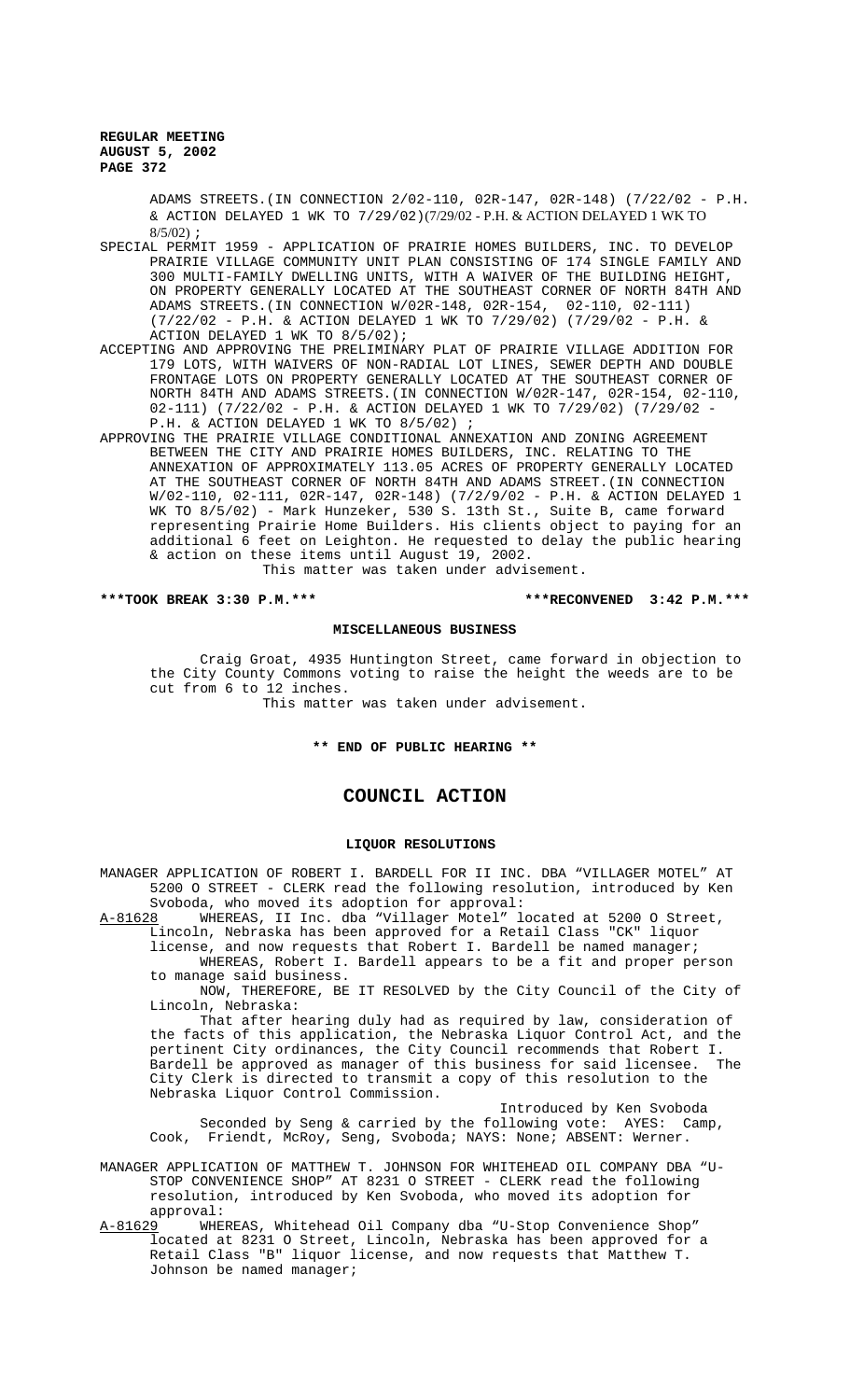WHEREAS, Matthew T. Johnson appears to be a fit and proper person to manage said business.

NOW, THEREFORE, BE IT RESOLVED by the City Council of the City of Lincoln, Nebraska:

That after hearing duly had as required by law, consideration of the facts of this application, the Nebraska Liquor Control Act, and the pertinent City ordinances, the City Council recommends that Matthew T. Johnson be approved as manager of this business for said licensee. The City Clerk is directed to transmit a copy of this resolution to the Nebraska Liquor Control Commission.

Introduced by Ken Svoboda Seconded by Seng & carried by the following vote: AYES: Camp, Cook, Friendt, McRoy, Seng, Svoboda, Werner; NAYS: None.

MANAGER APPLICATION OF STEVEN E. WILLIAMS FOR HINKY DINKY LINCOLN #9 DBA "SUN MART #738 AT 2145 S. 17TH STREET - CLERK read the following resolution, introduced by Glenn Friendt, who moved its adoption for approval:

A-81630 WHEREAS, Hinky Dinky Lincoln #9 dba "Sun Mart #738" located at 2145 S. 17th Street, Lincoln, Nebraska has been approved for a Retail Class "D" liquor license, and now requests that Steven E. Williams be named manager;

WHEREAS, Steven E. Williams appears to be a fit and proper person to manage said business.

NOW, THEREFORE, BE IT RESOLVED by the City Council of the City of Lincoln, Nebraska:

That after hearing duly had as required by law, consideration of the facts of this application, the Nebraska Liquor Control Act, and the pertinent City ordinances, the City Council recommends that Steven E. Williams be approved as manager of this business for said licensee. The City Clerk is directed to transmit a copy of this resolution to the Nebraska Liquor Control Commission.

Introduced by Glenn Friendt Seconded by Seng & carried by the following vote: AYES: Camp, Cook, Friendt, McRoy, Seng, Svoboda, Werner; NAYS: None.

APPLICATION OF PHO-SUHA INC. DBA "PHO-SUHA" FOR A CLASS J LIQUOR LICENSE AT

1819 O STREET - PRIOR to reading:<br>WERNER Moved to delay Public Heari Moved to delay Public Hearing & Action for 2 weeks to 8/19/02. Seconded by Camp & carried by the following vote: AYES: Camp, Cook, Friendt, McRoy, Seng, Werner; NAYS: Svoboda.

MANAGER APPLICATION OF IRFAN OSMANOVIC FOR PHO-SUHA INC. DBA "PHO-SUHA AT 1819 O STREET - PRIOR to reading:

WERNER Moved to delay Public Hearing & Action for 2 weeks to 8/19/02. Seconded by Camp & carried by the following vote: AYES: Camp, Cook, Friendt, McRoy, Seng, Werner; NAYS: Svoboda.

#### **ORDINANCES - 2ND READING**

AMENDING SECTION 17.10.110 OF THE LINCOLN MUNICIPAL CODE RELATING TO WATER CONNECTION FEES TO PROVIDE FOR A CONNECTION FEE REIMBURSEMENT TO A PARTY WHO HAS CONSTRUCTED A CITY WATER MAIN PURSUANT TO THE EXECUTIVE ORDER PROCESS AUTHORIZED BY SECTION 26.11.038 - CLERK read an ordinance, introduced by Jon Camp, amending Section 17.10.110 of the Lincoln Municipal Code relating to water connection fees to provide for a connection fee reimbursement to a party who has constructed a city water main pursuant to the Executive Order process authorized by Section 26.11.038, the second time.

AMENDING ORDINANCE 17897 RELATING TO THE PAY SCHEDULES OF EMPLOYEES WHOSE CLASSIFICATIONS ARE ASSIGNED TO THE PAY RANGE WHICH IS PREFIXED BY THE LETTER "A" BY CREATING THE JOB CLASSIFICATIONS OF "COMMUNITY CENTER SUPERVISOR", NEIGHBORHOOD CENTER SUPERVISOR", AND "ATHLETICS<br>SUPERVISOR", AND RELATING TO THE PAY SCHEDULES OF EMPLOYEES I SUPERVISOR", AND RELATING TO THE PAY SCHEDULES OF EMPLOYEES WHOSE CLASSIFICATIONS ARE ASSIGNED TO THE PAY RANGE WHICH IS PREFIXED BY THE LETTER "C" BY CREATING THE JOB CLASSIFICATION OF "ASSISTANT CENTER SUPERVISOR".(REQUEST  $2^{ND}$  &  $3^{RD}$  READING ON 8/5/02) - PRIOR to reading: SENG Moved to have 2nd & 3rd Reading on this date, 8/5/02. Seconded by Friendt & carried by the following vote: AYES: Camp,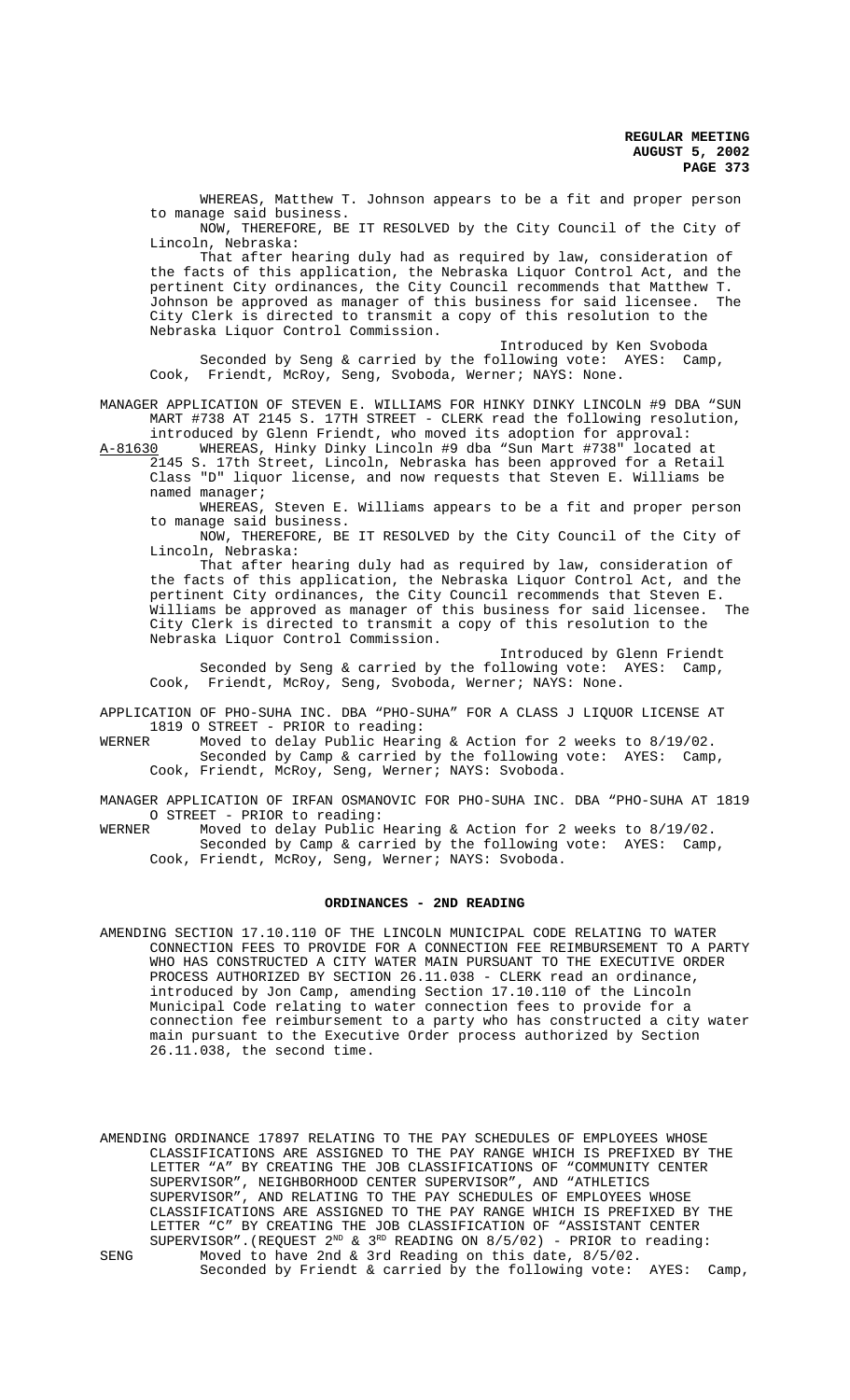| CLERK         | Read an ordinance, introduced by Jon Camp, amending ordinance<br>17897 relating to the pay schedules of employees whose classifications<br>are assigned to the pay range which is prefixed by the Letter "A" by<br>creating the job classifications of "Community Center Supervisor",<br>"Neighborhood Center Supervisor", and "Athletics Supervisor", and<br>relating to the pay schedules of employees whose classifications are<br>assigned to the pay range which is prefixed by the Letter "C" by<br>creating the job classification of "Assistant Center Supervisor", the<br>second time. (See Council action under "ORDINANCES - 3RD READING")                                                                                                                                                                                                                                                                                                                                                                                                                                                                 |  |  |  |  |
|---------------|-----------------------------------------------------------------------------------------------------------------------------------------------------------------------------------------------------------------------------------------------------------------------------------------------------------------------------------------------------------------------------------------------------------------------------------------------------------------------------------------------------------------------------------------------------------------------------------------------------------------------------------------------------------------------------------------------------------------------------------------------------------------------------------------------------------------------------------------------------------------------------------------------------------------------------------------------------------------------------------------------------------------------------------------------------------------------------------------------------------------------|--|--|--|--|
| SENG<br>CLERK | AMENDING SECTION 2.76.135, COMPENSATION PLAN, MERIT PAY PLAN ESTABLISHED;<br>SECTION 2.76.200, COMPENSATION PLAN, TEMPORARY ASSIGNMENT IN A HIGHER<br>CLASSIFICATION; AND 2.76.380, SICK LEAVE WITH PAY, OF THE LINCOLN<br>MUNICIPAL CODE TO REFLECT NEGOTIATED CHANGES AND CHANGES APPLICABLE TO<br>EMPLOYEES NOT REPRESENTED BY A BARGAINING UNIT. (REQUEST 2 <sup>ND</sup> & 3 <sup>RD</sup><br>READING ON 8/5/02) - PRIOR to reading:<br>Moved to have 2nd & 3rd reading this date, 8/5/02.<br>Seconded by Friendt & carried by the following vote:<br>AYES:<br>Camp,<br>Cook, Friendt, McRoy, Seng, Svoboda, Werner; NAYS: None.<br>Read an ordinance, introduced by Jon Camp, amending Section<br>2.76.135, compensation plan, merit pay plan established; Section<br>2.76.200, Compensation Plan, temporary assignment in a higher<br>classification; and 2.76.380, sick leave with pay, of the Lincoln<br>Municipal Code to reflect negotiated changes and changes applicable to<br>employees not represented by a bargaining unit, the second time. (See<br>Council action under "ORDINANCES - 3RD READING") |  |  |  |  |
| SENG          | ADOPTING PAY SCHEDULES AND SCHEDULES OF PAY RANGES FOR EMPLOYEES WHOSE<br>CLASSIFICATIONS ARE ASSIGNED TO PAY RANGES PREFIXED BY THE LETTERS "A"<br>AND "C". (REQUEST 2 <sup>ND</sup> & 3 <sup>RD</sup> READING ON 8/5/02) - PRIOR to reading:<br>Moved to have 2nd & 3rd reading this date, 8/5/02.                                                                                                                                                                                                                                                                                                                                                                                                                                                                                                                                                                                                                                                                                                                                                                                                                  |  |  |  |  |
| CLERK         | Seconded by Friendt & carried by the following vote:<br>AYES:<br>Camp,<br>Cook, Friendt, McRoy, Seng, Svoboda, Werner; NAYS: None.<br>Read an ordinance, introduced by Jon Camp, adopting pay schedules<br>and schedules of pay ranges for employees whose classifications are<br>assigned to pay ranges prefixed by the letters "A" and "C", the second<br>time. (See Council action under "ORDINANCES - 3RD READING")                                                                                                                                                                                                                                                                                                                                                                                                                                                                                                                                                                                                                                                                                               |  |  |  |  |
|               | ADOPTING PAY SCHEDULES AND SCHEDULES OF PAY RANGES FOR EMPLOYEES WHOSE<br>CLASSIFICATIONS ARE ASSIGNED TO PAY RANGES PREFIXED BY THE LETTER "E".<br>(REQUEST $2^{ND}$ & $3^{RD}$ READING ON $8/5/02$ ) - PRIOR to reading:                                                                                                                                                                                                                                                                                                                                                                                                                                                                                                                                                                                                                                                                                                                                                                                                                                                                                            |  |  |  |  |
| SENG          | Moved to have 2nd & 3rd reading this date, 8/5/02.<br>Seconded by Friendt & carried by the following vote: AYES: Camp,<br>Cook, Friendt, McRoy, Seng, Svoboda, Werner; NAYS: None.                                                                                                                                                                                                                                                                                                                                                                                                                                                                                                                                                                                                                                                                                                                                                                                                                                                                                                                                    |  |  |  |  |
| CLERK         | Read an ordinance, introduced by Jon Camp, adopting pay schedules<br>and schedules of pay ranges for employees whose classifications are<br>assigned to pay ranges prefixed by the letter "E", the second time.<br>(See Council action under "ORDINANCES - 3RD READING")                                                                                                                                                                                                                                                                                                                                                                                                                                                                                                                                                                                                                                                                                                                                                                                                                                              |  |  |  |  |
|               | ADOPTING PAY SCHEDULES AND SCHEDULES OF PAY RANGES FOR EMPLOYEES WHOSE                                                                                                                                                                                                                                                                                                                                                                                                                                                                                                                                                                                                                                                                                                                                                                                                                                                                                                                                                                                                                                                |  |  |  |  |
| SENG          | CLASSIFICATIONS ARE ASSIGNED TO PAY RANGES PREFIXED BY THE LETTER "F".<br>(REQUEST $2^{ND}$ & $3^{RD}$ READING ON 8/5/02) - PRIOR to reading:<br>Moved to have 2nd & 3rd reading this date, $8/5/02$ .                                                                                                                                                                                                                                                                                                                                                                                                                                                                                                                                                                                                                                                                                                                                                                                                                                                                                                                |  |  |  |  |
| CLERK         | Seconded by Friendt & carried by the following vote:<br>AYES:<br>Camp,<br>Cook, Friendt, McRoy, Seng, Svoboda, Werner; NAYS: None.<br>Read an ordinance, introduced by Jon Camp, adopting pay schedules<br>and schedules of pay ranges for employees whose classifications are                                                                                                                                                                                                                                                                                                                                                                                                                                                                                                                                                                                                                                                                                                                                                                                                                                        |  |  |  |  |
|               | assigned to pay ranges prefixed by the letter "F", the second time.<br>(See Council action under "ORDINANCES - 3RD READING")                                                                                                                                                                                                                                                                                                                                                                                                                                                                                                                                                                                                                                                                                                                                                                                                                                                                                                                                                                                          |  |  |  |  |
|               | ADOPTING PAY SCHEDULES AND SCHEDULES OF PAY RANGES FOR EMPLOYEES WHOSE<br>CLASSIFICATIONS ARE ASSIGNED TO PAY RANGES PREFIXED BY THE LETTER "M".                                                                                                                                                                                                                                                                                                                                                                                                                                                                                                                                                                                                                                                                                                                                                                                                                                                                                                                                                                      |  |  |  |  |
| SENG          | REQUEST $2^{ND}$ & $3^{RD}$ READING ON $8/5/02$ ) - PRIOR to reading:<br>Moved to have 2nd & 3rd reading this date, 8/5/02.<br>Seconded by Friendt & carried by the following vote: AYES:<br>Camp,                                                                                                                                                                                                                                                                                                                                                                                                                                                                                                                                                                                                                                                                                                                                                                                                                                                                                                                    |  |  |  |  |
| CLERK         | Cook, Friendt, McRoy, Seng, Svoboda, Werner; NAYS: None.<br>Read an ordinance, introduced by Jon Camp, adopting pay schedules<br>and schedules of pay ranges for employees whose classifications are<br>assigned to pay ranges prefixed by the letter "M", the second time. (See<br>Council action under "ORDINANCES - 3RD READING")                                                                                                                                                                                                                                                                                                                                                                                                                                                                                                                                                                                                                                                                                                                                                                                  |  |  |  |  |
|               | ADOPTING PAY SCHEDULES AND SCHEDULES OF PAY RANGES FOR EMPLOYEES WHOSE                                                                                                                                                                                                                                                                                                                                                                                                                                                                                                                                                                                                                                                                                                                                                                                                                                                                                                                                                                                                                                                |  |  |  |  |

Cook, Friendt, McRoy, Seng, Svoboda, Werner; NAYS: None.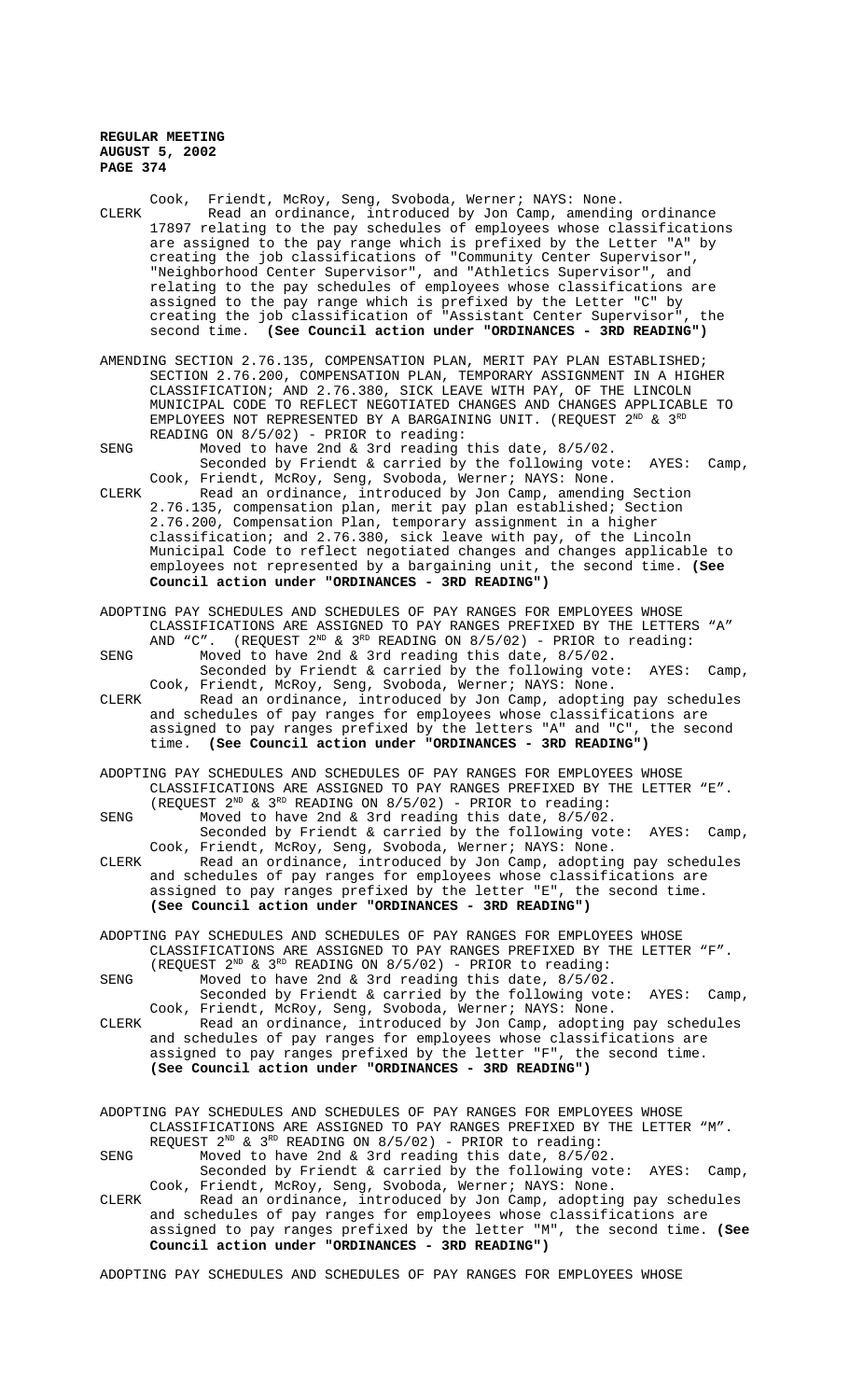|       | CLASSIFICATIONS ARE ASSIGNED TO PAY RANGES PREFIXED BY THE LETTERS "N". |
|-------|-------------------------------------------------------------------------|
|       | (REQUEST $2^{ND}$ & $3^{RD}$ READING ON $8/5/02$ ) - PRIOR to reading:  |
| SENG  | Moved to have 2nd & 3rd reading this date, 8/5/02.                      |
|       | Seconded by Friendt & carried by the following vote: AYES:<br>Camp,     |
|       | Cook, Friendt, McRoy, Seng, Svoboda, Werner; NAYS: None.                |
| CLERK | Read an ordinance, introduced by Jon Camp, adopting pay schedules       |
|       | and schedules of pay ranges for employees whose classifications are     |
|       | assigned to pay ranges prefixed by the letters "N", the second time.    |
|       | (See Council action under "ORDINANCES - 3RD READING")                   |
|       |                                                                         |
|       | ADOPTING PAY SCHEDULES AND SCHEDULES OF PAY RANGES FOR EMPLOYEES WHOSE  |
|       | CLASSIFICATIONS ARE ASSIGNED TO PAY RANGES PREFIXED BY THE LETTER "P".  |
|       | (REQUEST $2^{ND}$ & $3^{RD}$ READING ON $8/5/02$ ) - PRIOR to reading:  |
| SENG  | Moved to have 2nd & 3rd reading this date, 8/5/02.                      |

Seconded by Friendt & carried by the following vote: AYES: Camp, Cook, Friendt, McRoy, Seng, Svoboda, Werner; NAYS: None.

CLERK Read an ordinance, introduced by Jon Camp, adopting pay schedules and schedules of pay ranges for employees whose classifications are assigned to pay ranges prefixed by the letter "P", the second time. **(See Council action under "ORDINANCES - 3RD READING")**

ADOPTING PAY SCHEDULES AND SCHEDULES OF PAY RANGES FOR EMPLOYEES WHOSE CLASSIFICATIONS ARE ASSIGNED TO PAY RANGES PREFIXED BY THE LETTERS "X". (REQUEST  $2^{ND}$  &  $3^{RD}$  READING ON  $8/5/02$ ) - PRIOR to reading:

SENG Moved to have 2nd & 3rd reading this date, 8/5/02. Seconded by Friendt & carried by the following vote: AYES: Camp, Cook, Friendt, McRoy, Seng, Svoboda, Werner; NAYS: None.

CLERK Read an ordinance, introduced by Jon Camp, adopting pay schedules and schedules of pay ranges for employees whose classifications are assigned to pay ranges prefixed the letters "X", the second time. **(See Council action under "ORDINANCES - 3RD READING")**

## **RESOLUTIONS**

ORDERING RE-PAVING DISTRICT NO. 155 CONSTRUCTED IN WEST CHARLESTON, 1ST STREET WEST - CLERK read the following resolution, introduced by Glenn Friendt, who moved its adoption:

A-81631 WHEREAS a majority petition has been submitted by the owners of record of the property located within Re-Paving District No. 155, being West Charleston,  $1^\text{st}$  Street West, and said petitions have been approved and accepted by previous action of this City Council;

NOW, THEREFORE, BE IT RESOLVED by the City Council of the City of Lincoln, Nebraska:

That streets in said district are hereby ordered paved, and the paving material in said paving district is hereby designated as asphaltic concrete or Portland cement concrete; and,

BE IT FURTHER RESOLVED that the Department of Public Works is hereby authorized and directed to proceed with the preparation of detailed plans and specifications and to obtain bids for the said paving work in accordance with this resolution.

BE IT STILL FURTHER RESOLVED that, in the event that the actual bid price exceeds 25 percent over the preliminary cost estimate for the improvements, then such bid shall not be awarded until the Council has approved such bid by resolution.

Introduced by Glenn Friendt Seconded by Seng & carried by the following vote: AYES: Camp, Cook, Friendt, McRoy, Seng, Svoboda, Werner; NAYS: None.

APPROVING THE APPOINTMENT OF MARVIN KROUT AS PLANNING DIRECTOR EFFECTIVE SEPTEMBER 3, 2002 - CLERK read the following resolution, introduced by Glenn Friendt, who moved its adoption:

A-81632 BE IT RESOLVED by the City Council of the City of Lincoln, Nebraska:

That the appointment of Marvin Krout to the position of Planning Director of the City of Lincoln effective September 3, 2002, is hereby approved.

Introduced by Glenn Friendt Seconded by Seng & carried by the following vote: AYES: Camp, Cook, Friendt, McRoy, Seng, Svoboda, Werner; NAYS: None.

APPROVING A SCHEDULE OF MAXIMUM FEES THE CITY MAY CHARGE FOR AMBULANCE SERVICE - CLERK read the following resolution, introduced by Glenn Friendt, who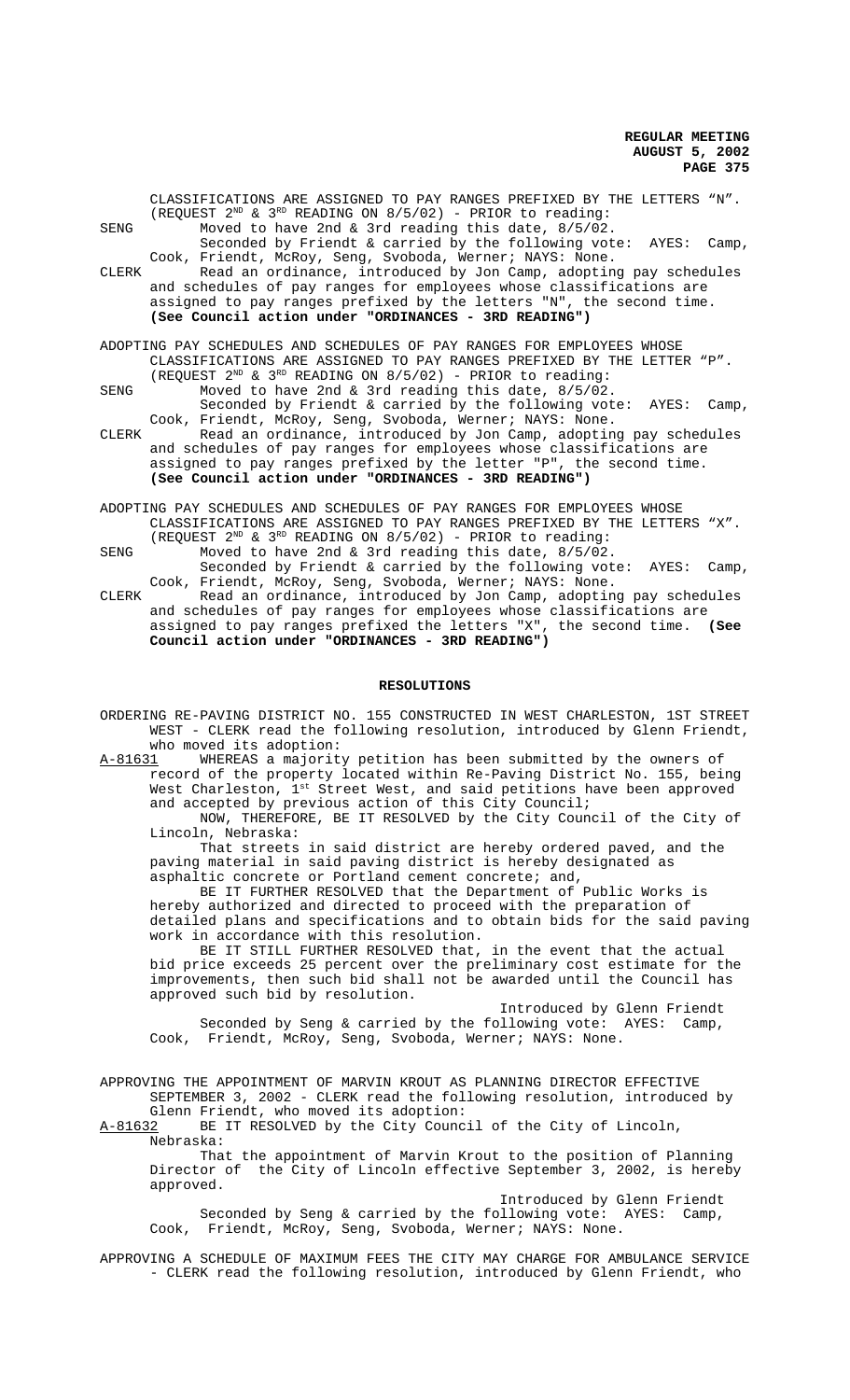moved its adoption:<br>A-81633 WHEREAS, in a

WHEREAS, in accordance with Title 7 of the Lincoln Municipal Code, the City Council has authority to approve a schedule of maximum fees which the City may charge for ambulance service rendered by the City of Lincoln; and

WHEREAS, the City Fire Department has proposed such a schedule of maximum fees for comment and review by EMS, Inc., the City's emergency medical services oversight agency; and

WHEREAS, EMS, Inc. has concluded the proposed maximum fees are reasonable (see Attachment "A"); and

WHEREAS, the proposed rate schedule is before the City Council for its consideration and approval; and

WHEREAS, the City Council finds that the proposed rate schedule, MALKEAS, the CIty Council Inner the costs of providing ambulance service, represents reasonable maximum user fees to be charged for the provision of ambulance service by the City of Lincoln

NOW, THEREFORE, BE IT RESOLVED by the City Council, the proposed rate schedule attached hereto, marked as Attachment "B", and made a part hereof by reference, is hereby approved and shall take effect September 1, 2002.

Introduced by Glenn Friendt Seconded by Seng & carried by the following vote: AYES: Cook, Friendt, McRoy, Seng, Svoboda, Werner; NAYS: Camp.

APPROVING THE 2002-2003 MAINTENANCE AND MANAGEMENT BID BUDGETS AND PROGRAM OF WORK FOR THE DOWNTOWN LINCOLN ASSOCIATION PROGRAM FOR THE PERIOD OF SEPTEMBER 1, 2002 TO AUGUST 31, 2003 - CLERK read the following

resolution, introduced by Glenn Friendt, who moved its adoption: A-81634 WHEREAS, the City of Lincoln has entered into a contract with the Downtown Lincoln Association for the provision of services within various downtown business improvement districts; and

WHEREAS, said contract requires the submittal of a work plan and annual budgets for work to be performed in the Downtown Management and Maintenance Districts by the Downtown Lincoln Association.

NOW, THEREFORE, BE IT RESOLVED by the City Council of the City of Lincoln, Nebraska:

That the attached 2002-2003 Maintenance and Management BID Budgets and Program of Work for the Downtown Lincoln Association Program for the period of September 1, 2002 to August 31, 2003 are hereby approved. Introduced by Glenn Friendt

Seconded by Seng & carried by the following vote: AYES: Camp, Cook, Friendt, McRoy, Seng, Svoboda, Werner; NAYS: None.

ACCEPTING A DONATION OF 14.3 ACRES OF PROPERTY LOCATED SOUTHEAST OF 98TH AND ADAMS STREETS ALONG STEVENS CREEK FOR USE AS A PARK AND APPROVING THE PARK NAME OF "BURNSITE PARK." (REQUEST OF PARKS DEPT. TO DELAY P.H. & ACTION 1 WEEK TO 8/12/02) - PRIOR to reading:<br>FRIENDT Moved to delay Public Hearing & Action

Moved to delay Public Hearing & Action for one week to  $8/12/02$ . Seconded by Seng & carried by the following vote: AYES: Camp, Cook, Friendt, McRoy, Seng, Svoboda, Werner; NAYS: None.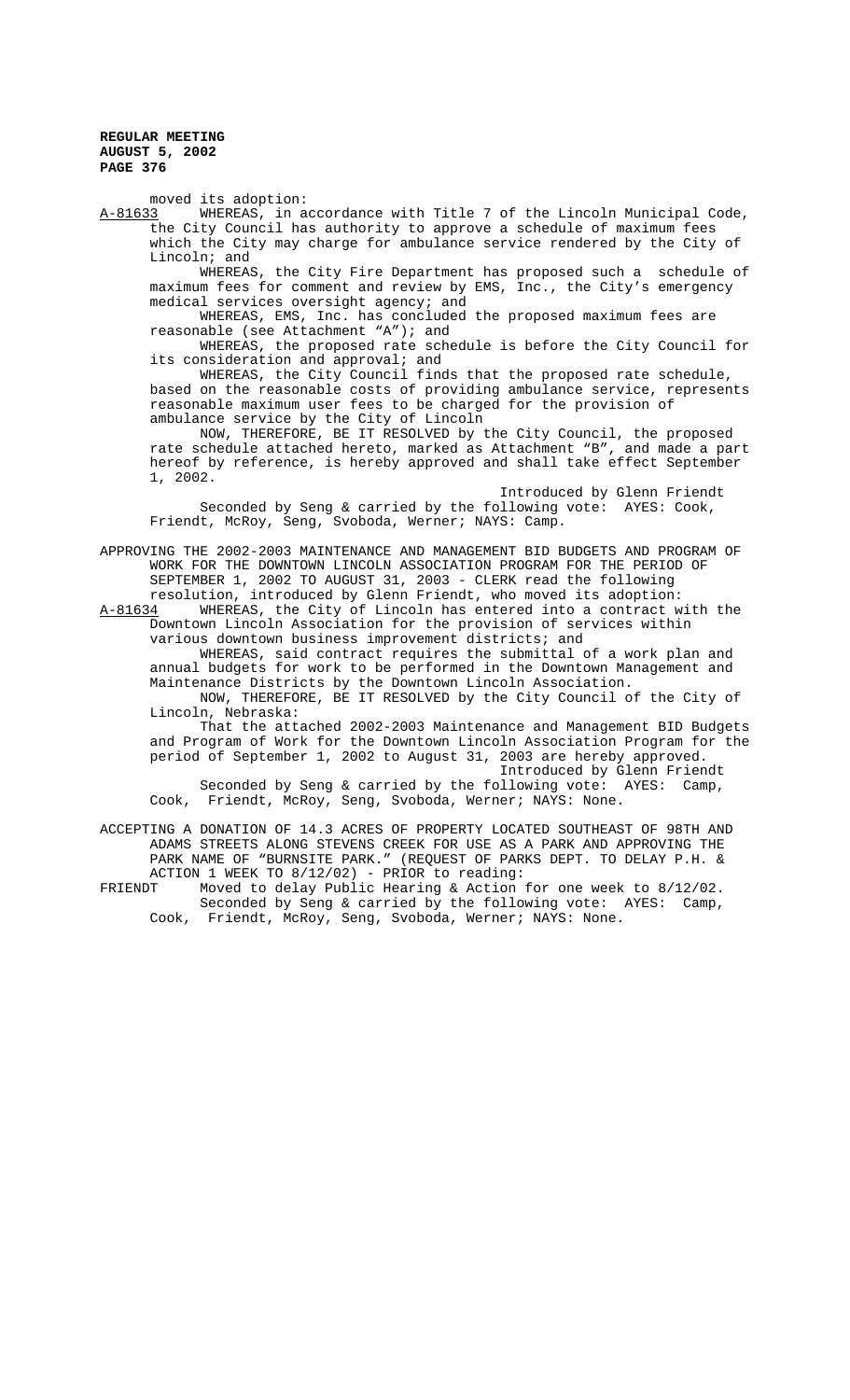- SPECIAL PERMIT 1959 APPLICATION OF PRAIRIE HOMES BUILDERS, INC. TO DEVELOP PRAIRIE VILLAGE COMMUNITY UNIT PLAN CONSISTING OF 174 SINGLE FAMILY AND 300 MULTI-FAMILY DWELLING UNITS, WITH A WAIVER OF THE BUILDING HEIGHT, ON PROPERTY GENERALLY LOCATED AT THE SOUTHEAST CORNER OF NORTH 84TH AND ADAMS STREETS.(IN CONNECTION W/02R-148, 02R-154, 02-110, 02-111)
- (7/22/02 P.H. & ACTION DELAYED 1 WK TO 7/29/02) PRIOR to reading: SENG Moved to delay Public Hearing & Action for two weeks to 8/19/02. Seconded by McRoy & carried by the following vote: AYES: Camp, Cook, Friendt, McRoy, Seng, Svoboda, Werner; NAYS: None.
- ACCEPTING AND APPROVING THE PRELIMINARY PLAT OF PRAIRIE VILLAGE ADDITION FOR 179 LOTS, WITH WAIVERS OF NON-RADIAL LOT LINES, SEWER DEPTH AND DOUBLE FRONTAGE LOTS ON PROPERTY GENERALLY LOCATED AT THE SOUTHEAST CORNER OF NORTH 84TH AND ADAMS STREETS.(IN CONNECTION W/02R-147, 02R-154, 02-110, 02-111) (7/22/02 - P.H. & ACTION DELAYED 1 WK TO 7/29/02) - PRIOR to reading:
- SENG Moved to delay Public Hearing & Action for two weeks to 8/19/02. Seconded by McRoy & carried by the following vote: AYES: Camp, Cook, Friendt, McRoy, Seng, Svoboda, Werner; NAYS: None.
- APPROVING THE PRAIRIE VILLAGE CONDITIONAL ANNEXATION AND ZONING AGREEMENT BETWEEN THE CITY AND PRAIRIE HOMES BUILDERS, INC. RELATING TO THE ANNEXATION OF APPROXIMATELY 113.05 ACRES OF PROPERTY GENERALLY LOCATED AT THE SOUTHEAST CORNER OF NORTH 84TH AND ADAMS STREET.(IN CONNECTION W/02-110, 02-111, 02R-147, 02R-148) - PRIOR to reading:
- SENG Moved to delay Public Hearing & Action for 2 weeks to 8/19/02. Seconded by McRoy & carried by the following vote: AYES: Camp, Cook, Friendt, McRoy, Seng, Svoboda, Werner; NAYS: None.

#### **PETITIONS & COMMUNICATIONS**

FORMAL ORNAMENTAL LIGHTING PETITION FOR ORNAMENTAL LIGHTING DISTRICT NO. 286 FOR 27TH STREET TO 20TH STREET, VAN DORN STREET TO HIGH STREET SUBMITTED BY MARY HEWITT AND GARY A. JONES - CLERK presented said petition which was referred to the Law Dept.

THE FOLLOWING WERE REFERRED TO PLANNING DEPT.:

Special Permit 1983 - App. of L.T.R. Inc., dba L.T.R. Vehicle Sales & Salvage, 8000 Fletcher, to obtain a license as a motor vehicle & trailer wrecker & salvage dealer's license.

## **REPORTS OF CITY OFFICERS**

INVESTMENT OF FUNDS FOR JULY 22 THROUGH JULY 26, 2002 - CLERK read the following resolution, introduced by Glenn Friendt, who moved its

adoption:<br>A-81635 BE BE IT HEREBY RESOLVED BY THE CITY COUNCIL of the City of Lincoln, Nebraska:

That the attached list of investments be confirmed and approved, and the City Treasurer is hereby directed to hold said investments until maturity unless otherwise directed by the City Council.

Introduced by Glenn Friendt Seconded by Seng & carried by the following vote: AYES: Camp, Cook, Friendt, McRoy, Seng, Svoboda, Werner; NAYS: None.

- REPORT FROM CITY TREASURER OF CASH ON HAND AT THE CLOSE OF BUSINESS JUNE 30, 2002 - CLERK presented said report which was placed on file in the Office of the City Clerk. **(5-21)**
- REPORT FROM CITY TREASURER OF TELECOMM. OCC. TAX FOR THE MONTH OF APRIL, 2002 TO JUNE 2002: PNG; JUNE, 2002: CRICKET, NEXTEL WEST CORP., COAST INT'L., NEBRASKA TECHNOLOGY & TELECOMM., SHAFFER, ALLTEL SYSTEMS OF THE MIDWEST, ALLTEL NEBRASKA, TRANS NAT'L., SPRINT, NORSTAN NETWORK, UNITED SYSTEMS ACCESS TELECOM., SPRINT SPECTRUM, MCLEOD USA - CLERK presented said report which was placed on file in the Office of the City Clerk.
- REPORT OF CITY TREASURER OF FRANCHISE FEE FROM TIME WARNER CABLE FOR THE QUARTER ENDING JUNE 30, 2002 - CLERK presented said report which was placed on file in the Office of the City Clerk. **(41-2518A)**

## **ORDINANCES - 1ST READING**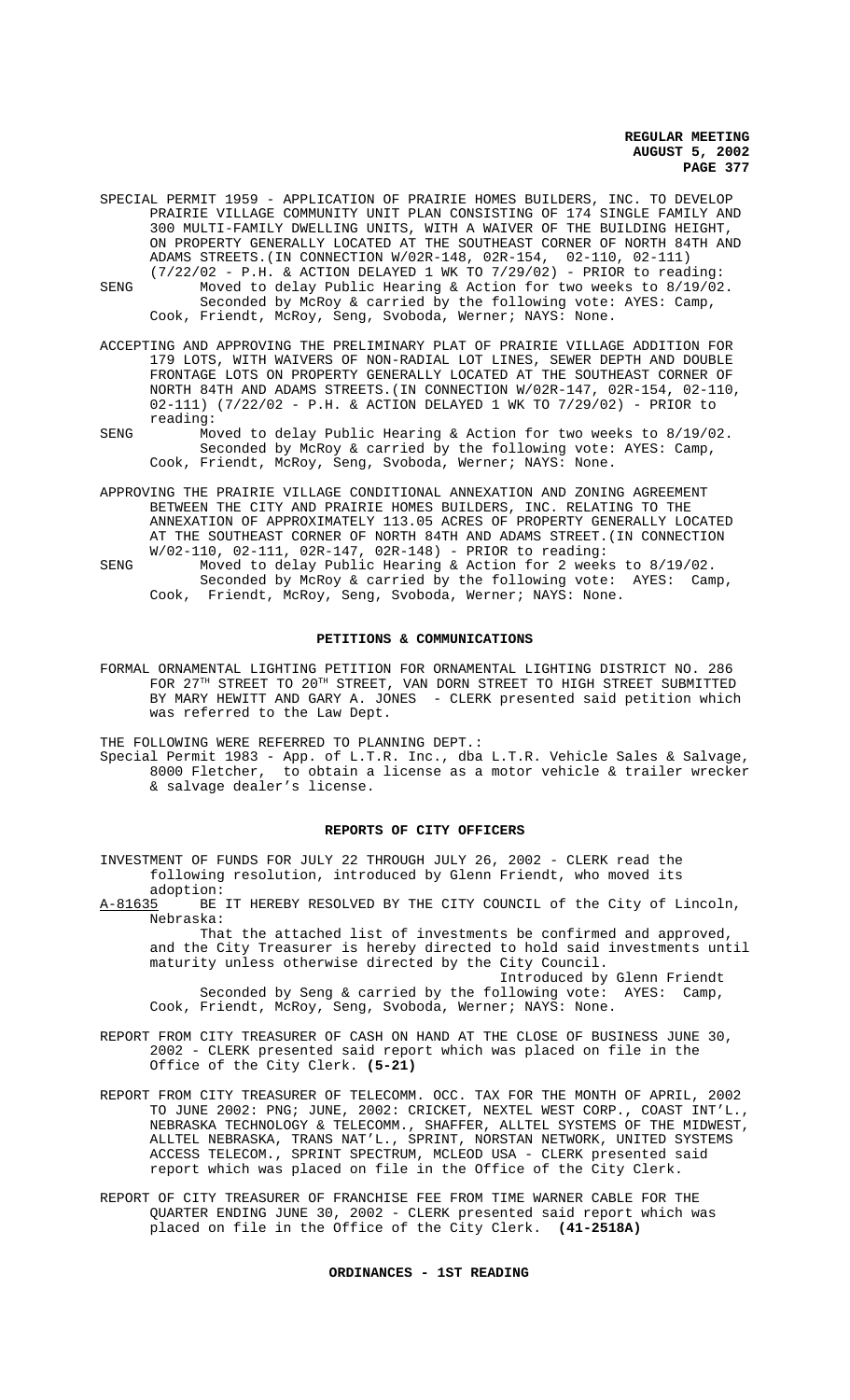- APPROVING THE TRANSFER OF APPROPRIATIONS BETWEEN CERTAIN CAPITAL IMPROVEMENT PROJECTS WITHIN THE WATER CONSTRUCTION FUND, SANITARY SEWER CONSTRUCTION FUND, LANDFILL REVENUE FUND, 1997 STORM SEWER BOND ISSUE FUND, STREET CONSTRUCTION FUND, VEHICLE TAX FUND, PARKING LOT REVOLVING FUND, AND PARKING FACILITIES CONSTRUCTION FUND - CLERK read an ordinance, introduced by Glenn Friendt, approving the transfer of unspent and unencumbered appropriations and cash (if any) between certain capital improvement projects with the Water Construction Fund, Sanitary Sewer Construction Fund, Landfill Revenue Fund, 1997 Storm Sewer Bond Issue Fund, Street Construction Fund, Vehicle Tax Fund, Parking Lot Revolving Fund, and Parking Facilities Construction Fund, the first time.
- APPROVING A MULTI-YEAR LEASE BETWEEN THE CITY OF LINCOLN PARKS AND RECREATION DEPARTMENT AND NEBRASKA WESLEYAN UNIVERSITY FOR THE IMPROVEMENT OF AND USE OF THE BASEBALL FIELD LOCATED IN WOODS PARK - PRIOR to reading: CAMP Moved to Withdraw Bill No. 02-126.
- Seconded by Svoboda & carried by the following vote: AYES: Camp, Cook, Friendt, McRoy, Seng, Svoboda, Werner; NAYS: None. The ordinance, having been **WITHDRAWN**, was assigned File **#38-4408**, & placed on file in the Office of the City Clerk.
- CHANGE OF ZONE 75HP APPLICATION OF JOEL AND KATHY SARTORE FOR A LANDMARK DESIGNATION FOR THE HITCHCOCK HOUSE AT 2733 SHERIDAN BOULEVARD - CLERK read an ordinance, introduced by Glenn Friendt, amending the City of Lincoln Zoning District Maps attached to and made a part of Title 27 of the Lincoln Municipal Code by designating certain property as a Landmark, the first time.

## **ORDINANCES - 3RD READING**

|       | AMENDING ORDINANCE 17897 RELATING TO THE PAY SCHEDULES OF EMPLOYEES WHOSE        |
|-------|----------------------------------------------------------------------------------|
|       | CLASSIFICATIONS ARE ASSIGNED TO THE PAY RANGE WHICH IS PREFIXED BY THE           |
|       | LETTER "A" BY CREATING THE JOB CLASSIFICATIONS OF "COMMUNITY CENTER              |
|       | SUPERVISOR", NEIGHBORHOOD CENTER SUPERVISOR", AND "ATHLETICS                     |
|       | SUPERVISOR", AND RELATING TO THE PAY SCHEDULES OF EMPLOYEES WHOSE                |
|       | CLASSIFICATIONS ARE ASSIGNED TO THE PAY RANGE WHICH IS PREFIXED BY THE           |
|       | LETTER "C" BY CREATING THE JOB CLASSIFICATION OF "ASSISTANT CENTER               |
|       | SUPERVISOR". (REQUEST $2^{ND}$ & $3^{RD}$ READING ON 8/5/02) - PRIOR to reading: |
| SENG  | Moved to have 2nd & 3rd Reading on this date, 8/5/02.                            |
|       | Seconded by Friendt & carried by the following vote: AYES:<br>Camp,              |
|       | Cook, Friendt, McRoy, Seng, Svoboda, Werner; NAYS: None.                         |
| CLERK | Read an ordinance, introduced by Jon Camp, amending ordinance                    |
|       | 17897 relating to the pay schedules of employees whose classifications           |
|       | are assigned to the pay range which is prefixed by the Letter "A" by             |
|       | creating the job classifications of "Community Center Supervisor",               |
|       | "Neighborhood Center Supervisor", and "Athletics Supervisor", and                |
|       | relating to the pay schedules of employees whose classifications are             |
|       | assigned to the pay range which is prefixed by the Letter "C" by                 |
|       | creating the job classification of "Assistant Center Supervisor", the            |
|       | third time.                                                                      |
| CAMP  | Moved to pass the ordinance as read.                                             |
|       | Seconded by Seng & carried by the following vote: AYES:<br>Camp,                 |
|       | Cook, Friendt, McRoy, Seng, Svoboda, Werner; NAYS: None.                         |
|       | The ordinance, being numbered #18045, is recorded in Ordinance Book 25, Page     |
|       | AMENDING SECTION 2.76.135, COMPENSATION PLAN, MERIT PAY PLAN ESTABLISHED;        |
|       | SECTION 2.76.200, COMPENSATION PLAN, TEMPORARY ASSIGNMENT IN A HIGHER            |
|       | CLASSIFICATION; AND 2.76.380, SICK LEAVE WITH PAY, OF THE LINCOLN                |
|       | MUNICIPAL CODE TO REFLECT NEGOTIATED CHANGES AND CHANGES APPLICABLE TO           |
|       | EMPLOYEES NOT REPRESENTED BY A BARGAINING UNIT. (REQUEST $2^{ND}$ & $3^{RD}$     |
|       | READING ON 8/5/02) - PRIOR to reading:                                           |
| SENG  | Moved to have 2nd & 3rd reading this date, $8/5/02$ .                            |
|       | Seconded by Friendt & carried by the following vote: AYES:<br>$Camp$ ,           |
|       | Cook, Friendt, McRoy, Seng, Svoboda, Werner; NAYS: None.                         |
| CLERK | Read an ordinance, amending Section 2.76.135, compensation plan,                 |
|       | merit pay plan established; Section 2.76.200, Compensation Plan,                 |

leave with pay, of the Lincoln Municipal Code to reflect negotiated changes and changes applicable to employees not represented by a bargaining unit, the third time.

temporary assignment in a higher classification; and 2.76.380, sick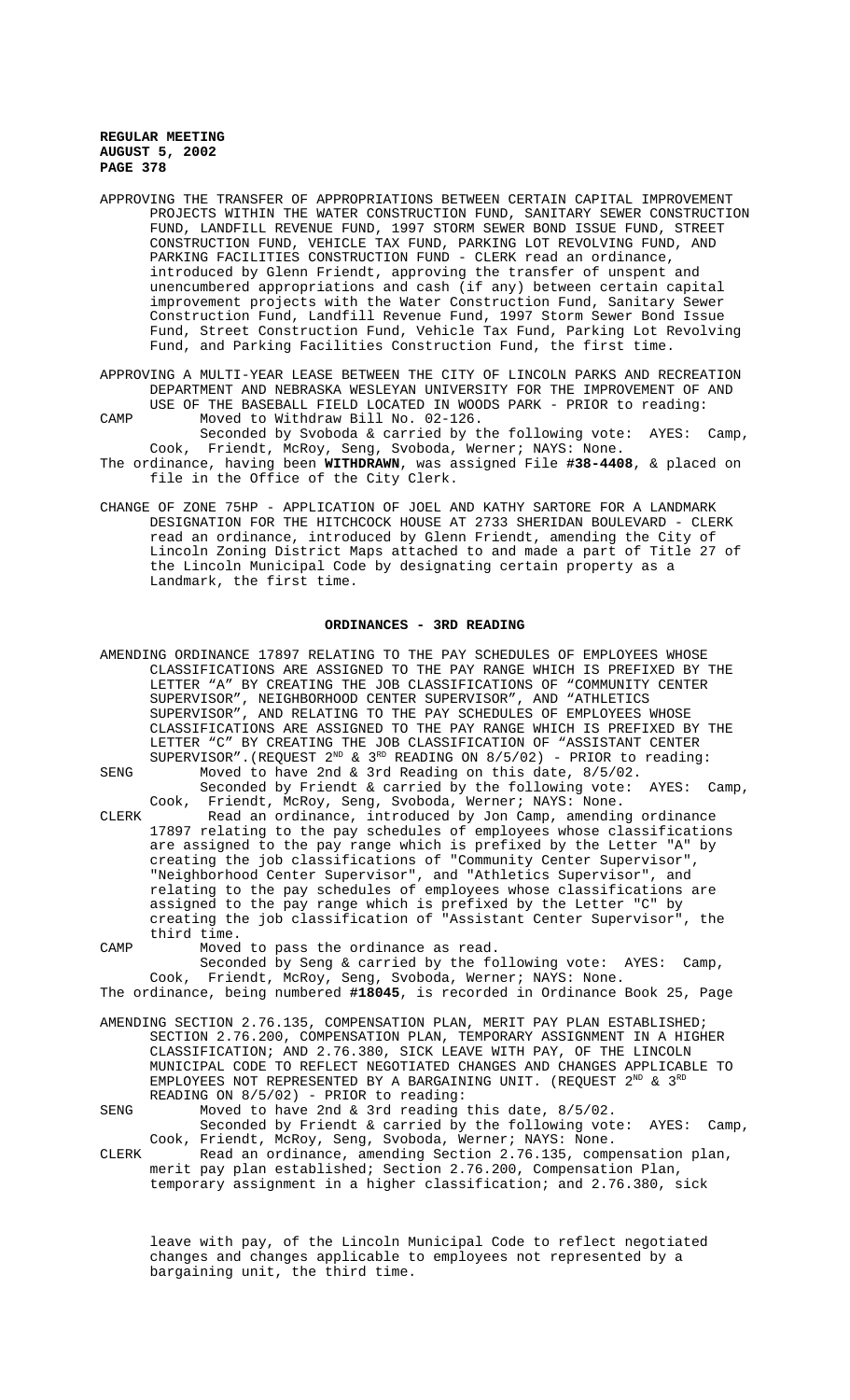| CAMP  |       | Moved to pass the ordinance as read.<br>Seconded by Seng & carried by the following vote: AYES: Camp,                                                                                                                                                                         |
|-------|-------|-------------------------------------------------------------------------------------------------------------------------------------------------------------------------------------------------------------------------------------------------------------------------------|
|       |       | Cook, Friendt, McRoy, Seng, Svoboda, Werner; NAYS: None.<br>The ordinance, being numbered #18046, is recorded in Ordinance Book 25, Page                                                                                                                                      |
|       |       | ADOPTING PAY SCHEDULES AND SCHEDULES OF PAY RANGES FOR EMPLOYEES WHOSE<br>CLASSIFICATIONS ARE ASSIGNED TO PAY RANGES PREFIXED BY THE LETTERS<br>"A"                                                                                                                           |
| SENG  |       | AND "C". (REQUEST $2^{ND}$ & $3^{RD}$ READING ON $8/5/02$ ) - PRIOR to reading:<br>Moved to have 2nd & 3rd reading this date, 8/5/02.<br>Seconded by Friendt & carried by the following vote:<br>AYES:<br>Camp,                                                               |
| CLERK |       | Cook, Friendt, McRoy, Seng, Svoboda, Werner; NAYS: None.<br>Read an ordinance, introduced by Jon Camp, adopting pay schedules<br>and schedules of pay ranges for employees whose classifications are<br>assigned to pay ranges prefixed by the letters "A" and "C", the third |
| CAMP  | time. | Moved to pass the ordinance as read.<br>Seconded by Seng & carried by the following vote: AYES: Camp,<br>Cook, Friendt, McRoy, Seng, Svoboda, Werner; NAYS: None.                                                                                                             |
|       |       | The ordinance, being numbered #18047, is recorded in Ordinance Book 25, Page                                                                                                                                                                                                  |
|       |       | ADOPTING PAY SCHEDULES AND SCHEDULES OF PAY RANGES FOR EMPLOYEES WHOSE<br>CLASSIFICATIONS ARE ASSIGNED TO PAY RANGES PREFIXED BY THE LETTER "E".<br>(REQUEST $2^{ND}$ & $3^{RD}$ READING ON $8/5/02$ ) - PRIOR to reading:                                                    |
| SENG  |       | Moved to have 2nd & 3rd reading this date, 8/5/02.<br>Seconded by Friendt & carried by the following vote:<br>AYES:<br>Camp,<br>Cook, Friendt, McRoy, Seng, Svoboda, Werner; NAYS: None.                                                                                      |
| CLERK |       | Read an ordinance, introduced by Jon Camp, adopting pay schedules<br>and schedules of pay ranges for employees whose classifications are<br>assigned to pay ranges prefixed by the letter "E", the third time.                                                                |
| CAMP  |       | Moved to pass the ordinance as read.<br>Seconded by Seng & carried by the following vote: AYES:<br>Camp,<br>Cook, Friendt, McRoy, Seng, Svoboda, Werner; NAYS: None.                                                                                                          |
|       |       | The ordinance, being numbered #18048, is recorded in Ordinance Book 25, Page                                                                                                                                                                                                  |
|       |       | ADOPTING PAY SCHEDULES AND SCHEDULES OF PAY RANGES FOR EMPLOYEES WHOSE<br>CLASSIFICATIONS ARE ASSIGNED TO PAY RANGES PREFIXED BY THE LETTER "F".<br>(REQUEST $2^{ND}$ & $3^{RD}$ READING ON $8/5/02$ ) -                                                                      |
| SENG  |       | Moved to have 2nd & 3rd reading this date, 8/5/02.<br>Seconded by Friendt & carried by the following vote:<br>AYES:<br>Camp,<br>Cook, Friendt, McRoy, Seng, Svoboda, Werner; NAYS: None.                                                                                      |
| CLERK |       | Read an ordinance, introduced by Jon Camp, adopting pay schedules<br>and schedules of pay ranges for employees whose classifications are<br>assigned to pay ranges prefixed by the letter "F", the third time.                                                                |
| CAMP  |       | Moved to pass the ordinance as read.<br>Seconded by Seng & carried by the following vote: AYES: Camp,<br>Cook, Friendt, McRoy, Seng, Svoboda, Werner; NAYS: None.                                                                                                             |
|       |       | The ordinance, being numbered #18049, is recorded in Ordinance Book 25, Page                                                                                                                                                                                                  |
|       |       | ADOPTING PAY SCHEDULES AND SCHEDULES OF PAY RANGES FOR EMPLOYEES WHOSE<br>CLASSIFICATIONS ARE ASSIGNED TO PAY RANGES PREFIXED BY THE LETTER "M".<br>REQUEST $2^{ND}$ & $3^{RD}$ READING ON 8/5/02) - PRIOR to reading:                                                        |
| SENG  |       | Moved to have 2nd & 3rd reading this date, 8/5/02.<br>Seconded by Friendt & carried by the following vote:<br>AYES:<br>$Camp$ ,<br>Cook, Friendt, McRoy, Seng, Svoboda, Werner; NAYS: None.                                                                                   |
| CLERK |       | Read an ordinance, introduced by Jon Camp, adopting pay schedules<br>and schedules of pay ranges for employees whose classifications are<br>assigned to pay ranges prefixed by the letter "M", the third time.                                                                |
| CAMP  |       | Moved to pass the ordinance as read.<br>Seconded by Seng & carried by the following vote: AYES: Camp,<br>Cook, Friendt, McRoy, Seng, Svoboda, Werner; NAYS: None.                                                                                                             |
|       |       | The ordinance, being numbered #18050, is recorded in Ordinance Book 25, Page                                                                                                                                                                                                  |
|       |       | ADOPTING PAY SCHEDULES AND SCHEDULES OF PAY RANGES FOR EMPLOYEES WHOSE<br>CLASSIFICATIONS ARE ASSIGNED TO PAY RANGES PREFIXED BY THE LETTERS "N".<br>(REQUEST $2^{ND}$ & $3^{RD}$ READING ON $8/5/02$ ) - PRIOR to reading:                                                   |
| SENG  |       | Moved to have 2nd & 3rd reading this date, 8/5/02.<br>Seconded by Friendt & carried by the following vote: AYES:<br>Camp,<br>Cook, Friendt, McRoy, Seng, Svoboda, Werner; NAYS: None.                                                                                         |
| CLERK |       | Read an ordinance, introduced by Jon Camp, adopting pay schedules<br>and schedules of pay ranges for employees whose classifications are                                                                                                                                      |
| CAMP  |       | assigned to pay ranges prefixed by the letters "N", the third time.<br>Moved to pass the ordinance as read.                                                                                                                                                                   |

Seconded by Seng & carried by the following vote: AYES: Camp,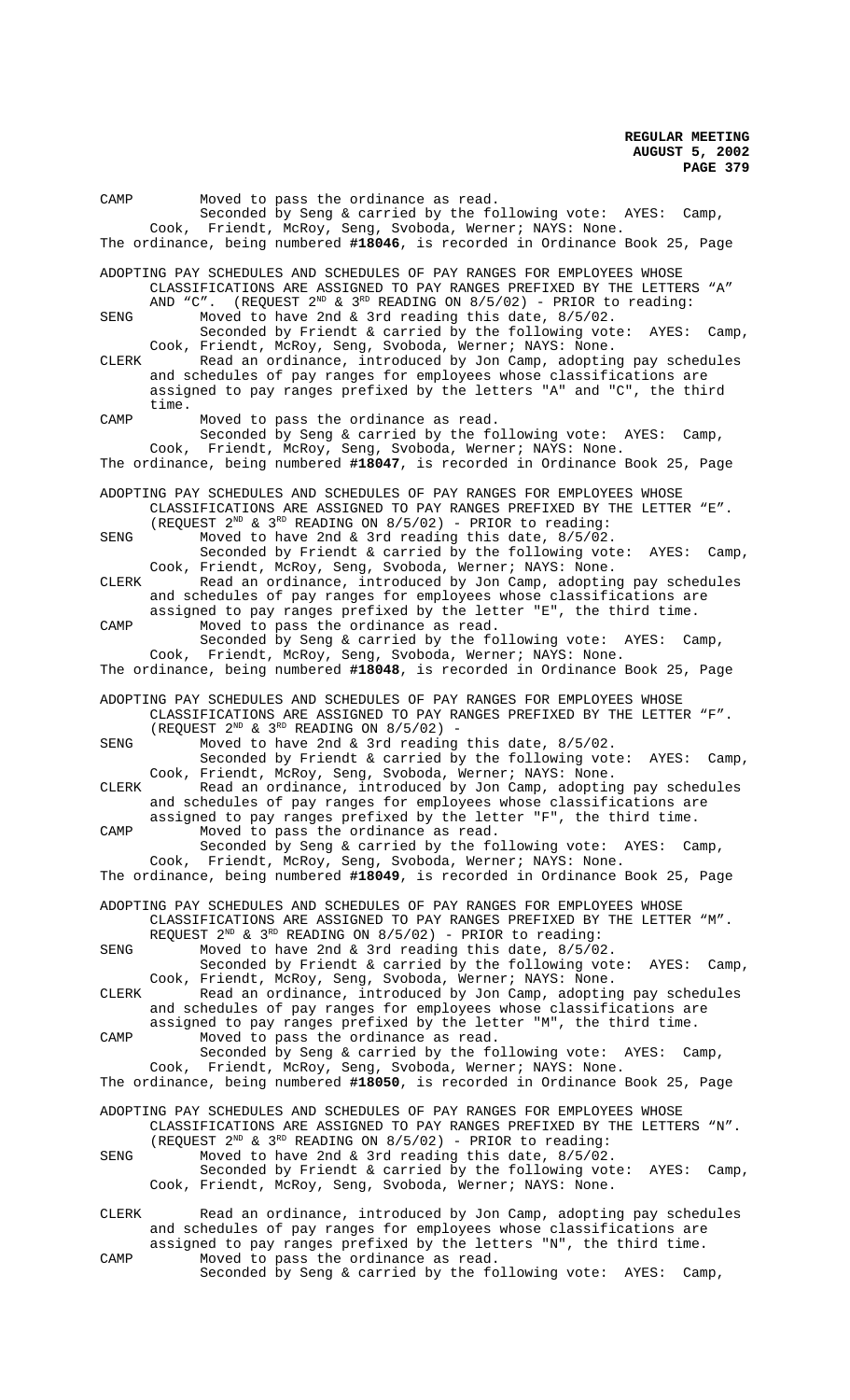| Cook, Friendt, McRoy, Seng, Svoboda, Werner; NAYS: None.<br>The ordinance, being numbered #18051, is recorded in Ordinance Book 25, Page                                                                                                                                                                                                                                                                                                                                                                                                                                             |
|--------------------------------------------------------------------------------------------------------------------------------------------------------------------------------------------------------------------------------------------------------------------------------------------------------------------------------------------------------------------------------------------------------------------------------------------------------------------------------------------------------------------------------------------------------------------------------------|
| ADOPTING PAY SCHEDULES AND SCHEDULES OF PAY RANGES FOR EMPLOYEES WHOSE<br>CLASSIFICATIONS ARE ASSIGNED TO PAY RANGES PREFIXED BY THE LETTER "P".<br>(REQUEST $2^{ND}$ & $3^{RD}$ READING ON 8/5/02) - PRIOR to reading:                                                                                                                                                                                                                                                                                                                                                              |
| Moved to have 2nd & 3rd reading this date, 8/5/02.<br>SENG<br>Seconded by Friendt & carried by the following vote:<br>AYES:<br>Camp,                                                                                                                                                                                                                                                                                                                                                                                                                                                 |
| Cook, Friendt, McRoy, Seng, Svoboda, Werner; NAYS: None.<br>Read an ordinance, introduced by Jon Camp, adopting pay schedules<br>CLERK<br>and schedules of pay ranges for employees whose classifications are                                                                                                                                                                                                                                                                                                                                                                        |
| assigned to pay ranges prefixed by the letter "P", the third time.<br>Moved to pass the ordinance as read.<br>CAMP<br>Seconded by Seng & carried by the following vote: AYES:<br>Camp,                                                                                                                                                                                                                                                                                                                                                                                               |
| Cook, Friendt, McRoy, Seng, Svoboda, Werner; NAYS: None.<br>The ordinance, being numbered #18052, is recorded in Ordinance Book 25, Page                                                                                                                                                                                                                                                                                                                                                                                                                                             |
| ADOPTING PAY SCHEDULES AND SCHEDULES OF PAY RANGES FOR EMPLOYEES WHOSE<br>CLASSIFICATIONS ARE ASSIGNED TO PAY RANGES PREFIXED BY THE LETTERS "X".                                                                                                                                                                                                                                                                                                                                                                                                                                    |
| (REQUEST $2^{ND}$ & $3^{RD}$ READING ON $8/5/02$ ) - PRIOR to reading:<br>Moved to have 2nd & 3rd reading this date, 8/5/02.<br>SENG<br>Seconded by Friendt & carried by the following vote:<br>$Camp$ ,<br>AYES:                                                                                                                                                                                                                                                                                                                                                                    |
| Cook, Friendt, McRoy, Seng, Svoboda, Werner; NAYS: None.<br>Read an ordinance, introduced by Jon Camp, adopting pay schedules<br>CLERK<br>and schedules of pay ranges for employees whose classifications are                                                                                                                                                                                                                                                                                                                                                                        |
| assigned to pay ranges prefixed the letters "X", the third time.<br>Moved to pass the ordinance as read.<br>CAMP<br>Seconded by Seng & carried by the following vote: AYES:<br>$Camp$ ,                                                                                                                                                                                                                                                                                                                                                                                              |
| Cook, Friendt, McRoy, Seng, Svoboda, Werner; NAYS: None.<br>The ordinance, being numbered #18053, is recorded in Ordinance Book 25, Page                                                                                                                                                                                                                                                                                                                                                                                                                                             |
| AMENDING THE CORPORATE LIMITS OF THE CITY BY ANNEXING APPROXIMATELY 113.05<br>ACRES OF PROPERTY GENERALLY LOCATED AT THE SOUTHEAST CORNER OF NORTH<br>84TH AND ADAMS STREETS. (In connection w/02-111, 02R-147, 02R-148)                                                                                                                                                                                                                                                                                                                                                             |
| $(7/22/02$ - P.H. & Action delayed 1 wk to $7/29/02$ ) - PRIOR to reading:<br>SENG<br>Moved to delay Public Hearing & Action for two weeks to $8/19/02$ .<br>Seconded by McRoy & carried by the following vote: AYES: Camp,<br>Cook, Friendt, McRoy, Seng, Svoboda, Werner.                                                                                                                                                                                                                                                                                                          |
| CHANGE OF ZONE 3355 - APPLICATION OF PRAIRIE HOMES BUILDERS, INC. FOR A CHANGE<br>OF ZONE FROM AG AGRICULTURAL DISTRICT TO R-3 RESIDENTIAL DISTRICT ON<br>PROPERTY GENERALLY LOCATED AT THE SOUTHEAST CORNER OF NORTH 84TH AND<br>ADAMS STREETS. (In connection 2/02-110, 02R-147, 02R-148) (7/22/02 - P.H.<br>& Action delayed 1 wk to 7/29/02) - PRIOR to reading:                                                                                                                                                                                                                 |
| Moved to delay Public Hearing & Action for two weeks to 8/19/02.<br>SENG<br>Seconded by McRoy & carried by the following vote: AYES: Camp,<br>Cook, Friendt, McRoy, Seng, Svoboda, Werner.                                                                                                                                                                                                                                                                                                                                                                                           |
| APPROVING A SUBLEASE AGREEMENT BETWEEN THE CITY AND THE STATE OF NEBRASKA<br>DAS/STATE BUILDING DIVISION ON BEHALF OF VOCATIONAL REHABILITATION<br>SERVICES FOR PROVIDING JOB TRAINING AND EMPLOYMENT SERVICES UNDER THE<br>WORKFORCE INVESTMENT ACT - CLERK read an ordinance, introduced by Terry<br>Werner, approving a sublease agreement between the City and the State of<br>Nebraska DAS/State Building Division on behalf of vocational<br>rehabilitation services for providing job training and employment<br>services under the Workforce Investment Act, the third time. |
| Moved to pass the ordinance as read.<br>WERNER                                                                                                                                                                                                                                                                                                                                                                                                                                                                                                                                       |

Seconded by Seng & carried by the following vote: AYES: Camp, Cook, Friendt, McRoy, Seng, Svoboda, Werner; NAYS: None. The ordinance, being numbered **#18054**, is recorded in Ordinance Book 25, Page

## **MISCELLANEOUS BUSINESS**

# **PENDING LIST -**

CAMP Moved to extend the Pending List to August 12, 2002. Seconded by Friendt & carried by the following vote: AYES: Camp,